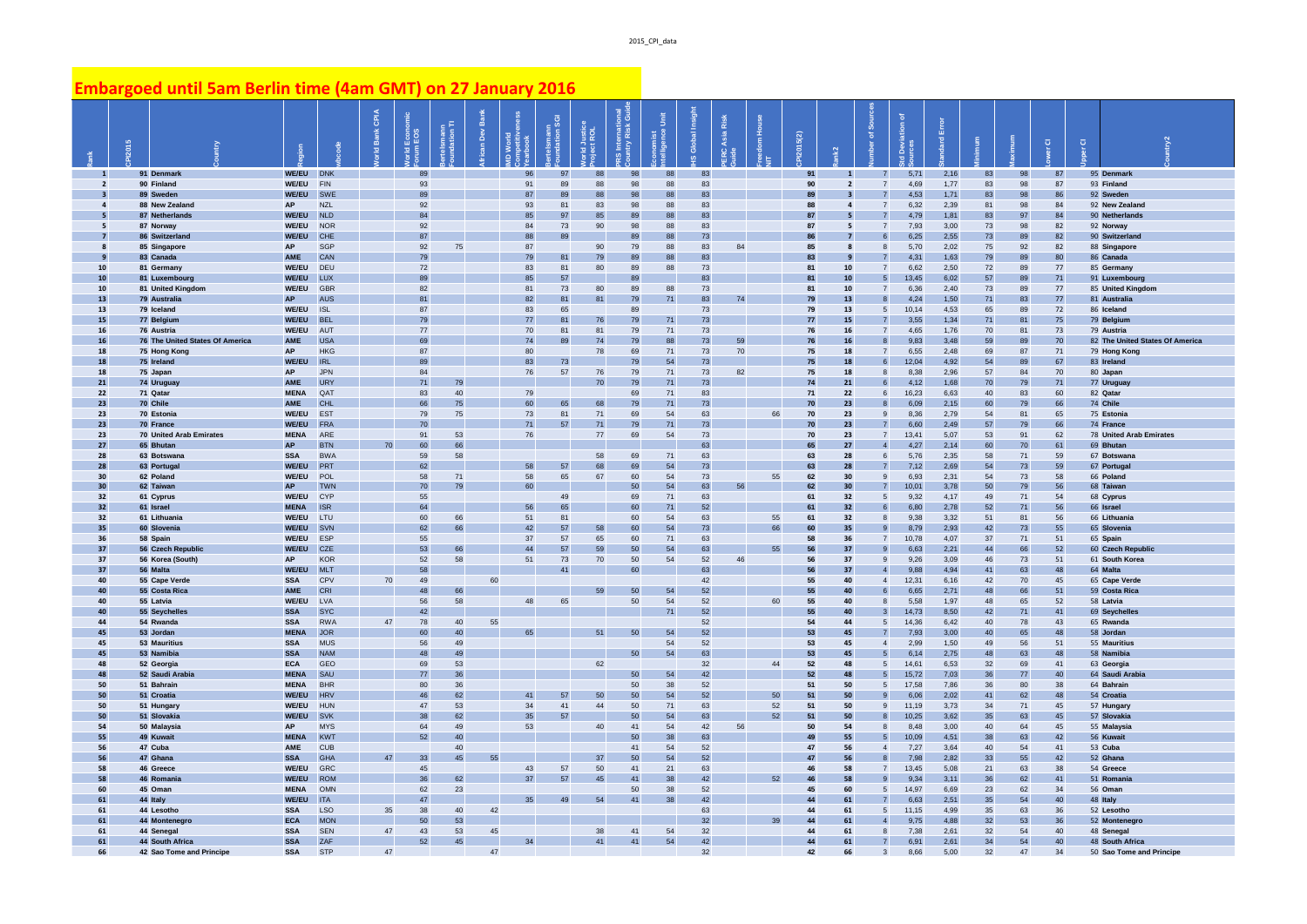## **Embargoed until 5am Berlin time (4am GMT) on 27 January 2016**

|                      | 2015 |                                      |                           |                          | CPIA<br>Ť | Econo    | II uuan        | 岛<br>$\mathsf{Dev}$ | 호.              | ann<br>on SGI | Justice<br>LROL | nternatio<br>try Risk |          | ဖ        | Risk |    | 5(2)     |                      | ᅮ                                 |               |              |          |          | $\overline{O}$ | $\overline{\textbf{o}}$ |                                      |
|----------------------|------|--------------------------------------|---------------------------|--------------------------|-----------|----------|----------------|---------------------|-----------------|---------------|-----------------|-----------------------|----------|----------|------|----|----------|----------------------|-----------------------------------|---------------|--------------|----------|----------|----------------|-------------------------|--------------------------------------|
| 66                   |      | 42 The FYR of Macedonia              | <b>ECA</b>                | <b>MKD</b>               |           | 61       | 40             |                     |                 |               | 41              |                       | 21       | 42       |      | 47 | 42       | 66                   | $\epsilon$                        | 12.90         | 5,27         | 21       | 61       | 33             |                         | 51 The FYR of Macedonia              |
| 66                   |      | 42 Turkey                            | <b>ECA</b>                | <b>TUR</b>               |           | 53       | 45             |                     | 42              | 41            | 33              | 41                    | 38       | 42       |      |    | 42       | 66                   | $\mathbf{a}$                      | 5,72          | 2,02         | 33       | 53       | 39             |                         | 45 Turkey                            |
| 69                   |      | 41 Bulgaria                          | <b>WE/EU</b>              | <b>BGR</b>               |           | 38       | 53             |                     | 32              | 49            | 32              | 41                    | 38       | 42       |      | 47 | 41       | 69                   |                                   | 7,28          | 2,43         | 32       | 53       | 37             |                         | 45 Bulgaria                          |
| 69<br>71             |      | 41 Jamaica<br>40 Serbia              | <b>AME</b><br><b>ECA</b>  | <b>JAM</b><br><b>SCG</b> |           | 42<br>37 | 36<br>58       |                     |                 |               | 48<br>27        | 41<br>31              | 38<br>38 | 42<br>42 |      | 47 | 41<br>40 | 69<br>71             | 6<br>$\overline{7}$               | 4,12<br>10,33 | 1,68<br>3,90 | 36<br>27 | 48<br>58 | 38<br>34       |                         | 44 Jamaica<br>46 Serbia              |
| 72                   |      | 39 El Salvador                       | AME                       | <b>SLV</b>               |           | 37       | 45             |                     |                 |               | 29              | 41                    | 38       | 42       |      |    | 39       | 72                   | 6                                 | 5,54          | 2,26         | 29       | 45       | 35             |                         | 43 El Salvador                       |
| 72                   |      | 39 Mongolia                          | <b>AP</b>                 | <b>MNG</b>               | 47        | 42       | 36             |                     | 37              |               | 35              | 31                    | 38       | 42       |      |    | 39       | 72                   | $\mathbf{a}$                      | 4,99          | 1,76         | 31       | 47       | 36             |                         | 42 Mongolia                          |
| 72                   |      | 39 Panama                            | AME                       | PAN                      |           | 41       | 36             |                     |                 |               | 34              | 31                    | 38       | 52       |      |    | 39       | 72                   | 6                                 | 7,37          | 3,01         | 31       | 52       | 34             |                         | 44 Panama                            |
| 72                   |      | 39 Trinidad and Tobago               | AME                       | <b>TTO</b>               |           | 34       |                |                     |                 |               |                 | 31                    | 38       | 52       |      |    | 39       | 72                   | $\overline{4}$                    | 9,29          | 4,65         | 31       | 52       | 31             |                         | 47 Trinidad and Tobago               |
| 76                   |      | 38 Bosnia and Herzegovina            | <b>ECA</b>                | <b>RIH</b>               |           | 32       | 40             |                     |                 |               | 34              |                       | 38       | 42       |      | 42 | 38       | 76                   | $6 \overline{6}$                  | 4,20          | 1,71         | 32       | 42       | 35             |                         | 41 Bosnia and Herzegovina            |
| 76<br>76             |      | 38 Brazil<br>38 Burkina Faso         | AME<br><b>SSA</b>         | <b>BRA</b><br><b>BFA</b> | 47        | 25<br>29 | 62<br>32       | 45                  | 25              |               | 34<br>28        | 31<br>41              | 38       | 52<br>42 |      |    | 38<br>38 | 76<br>76             | $\overline{7}$<br>$\overline{7}$  | 13,99<br>7,87 | 5,29<br>2,97 | 25<br>28 | 62<br>47 | 29<br>33       |                         | 47 Brazil<br>43 Burkina Faso         |
| 76                   |      | 38 India                             | <b>AP</b>                 | <b>IND</b>               |           | 54       | 45             |                     | 35              |               | 25              | 41                    | 38       | 32       | 33   |    | 38       | 76                   | 8                                 | 8,89          | 3,14         | 25       | 54       | 33             |                         | 43 India                             |
| 76                   |      | 38 Thailand                          | <b>AP</b>                 | <b>THA</b>               |           | 43       | 40             |                     | 38              |               | 26              | 31                    | 38       | 42       | 42   |    | 38       | 76                   | $\mathbf{a}$                      | 6,00          | 2,12         | 26       | 43       | 35             |                         | 41 Thailand                          |
| 76                   |      | 38 Tunisia                           | <b>MENA</b>               | <b>TUN</b>               |           | 42       | 28             |                     |                 |               | 38              | 41                    | 38       | 42       |      |    | 38       | 76                   | $6 \overline{6}$                  | 5,31          | 2,17         | 28       | 42       | 34             |                         | 42 Tunisia                           |
| 76                   |      | 38 Zambia                            | <b>SSA</b>                | ZMB                      | 35        | 46       | 28             | 50                  |                 |               | 36              | 41                    | 38       | 32       |      |    | 38       | 76                   | $\mathbf{a}$                      | 7,23          | 2,56         | 28       | 50       | 34             |                         | 42 Zambia                            |
| R <sup>3</sup><br>83 |      | 37 Benin<br>37 China                 | <b>SSA</b><br><b>AP</b>   | <b>BEN</b><br><b>CHN</b> | 47        | 25<br>49 | 32<br>36       | 47                  | 39              |               | 28              | 31                    | 38       | 32<br>32 | 41   |    | 37<br>37 | R <sup>2</sup><br>83 | 5 <sub>5</sub><br>$\mathbf{a}$    | 9,91<br>6.63  | 4,43<br>2.34 | 25<br>28 | 47<br>49 | 30<br>33       |                         | 44 Benin<br>41 China                 |
| R <sup>3</sup>       |      | 37 Colombi                           | AME                       | COL                      |           | 36       | 4 <sub>5</sub> |                     | 31              |               | 33              | 41                    | 38       | 32       |      |    | 37       | R <sup>2</sup>       | $\overline{7}$                    | 5,13          | 1,94         | 31       | 45       | 34             |                         | 40 Colombia                          |
| 83                   |      | 37 Liberia                           | <b>SSA</b>                | <b>LBR</b>               | 35        | 44       | 45             | 45                  |                 |               | 14              | 41                    |          | 32       |      |    | 37       | 83                   | $\overline{7}$                    | 11,18         | 4,23         | 14       | 45       | 30             |                         | 44 Liberia                           |
| R <sup>3</sup>       |      | 37 Sri Lanka                         | <b>AP</b>                 | <b>LKA</b>               | 35        | 44       | 28             |                     |                 |               | 34              | 41                    | 38       | 42       |      |    | 37       | 83                   | $\overline{7}$                    | 5,53          | 2,09         | 28       | 44       | 34             |                         | 40 Sri Lanka                         |
| 88                   |      | 36 Albania                           | <b>ECA</b>                | <b>ALB</b>               |           | 49       | 36             |                     |                 |               | 18              | 41                    | 38       | 32       |      | 37 | 36       | 88                   | $\overline{7}$                    | 9,48          | 3,58         | 18       | 49       | 30             |                         | 42 Albania                           |
| 88                   |      | 36 Algeria                           | <b>MENA</b>               | <b>DZA</b>               |           | 34       | 36             |                     |                 |               |                 | 31                    | 38       | 42       |      |    | 36       | 88                   | $\overline{5}$                    | 4,15          | 1,86         | 31       | 42       | 33             |                         | 39 Algeria                           |
| 88<br>88             |      | 36 Egypt<br>36 Indonesia             | <b>MENA</b><br><b>AP</b>  | EGY<br><b>IDN</b>        |           | 47<br>43 | 32<br>36       |                     | 37              |               | 35<br>17        | 31<br>50              | 38<br>38 | 32<br>32 | 32   |    | 36<br>36 | 88<br>88             | $6 \overline{6}$                  | 6,05<br>9,58  | 2,47<br>3.39 | 31<br>17 | 47<br>50 | 32<br>30       |                         | 40 Egypt<br>42 Indonesia             |
| 88                   |      | 36 Morocco                           | <b>MENA</b>               | <b>MAR</b>               |           | 47       | 28             |                     |                 |               | 22              | 41                    | 38       | 42       |      |    | 36       | 88                   | 6                                 | 9,44          | 3,85         | 22       | 47       | 30             |                         | 42 Morocco                           |
| 88                   |      | 36 Peru                              | <b>AME</b>                | <b>PER</b>               |           | 44       | 45             |                     | 30              |               | 24              | 31                    | 38       | 42       |      |    | 36       | 88                   |                                   | 8,06          | 3,05         | 24       | 45       | 31             |                         | 41 Peru                              |
| 88                   |      | 36 Suriname                          | AME                       | <b>SUR</b>               |           | 35       |                |                     |                 |               |                 | 31                    |          | 42       |      |    | 36       | 88                   | $\mathbf{3}$                      | 5,57          | 3,22         | 31       | 42       | 31             |                         | 41 Suriname                          |
| 95                   |      | 35 Armenia                           | <b>ECA</b>                | <b>ARM</b>               |           | 45       | 28             |                     |                 |               |                 | 31                    |          | 32       |      | 37 | 35       | 95                   | 5 <sub>5</sub>                    | 6,66          | 2,98         | 28       | 45       | 30             |                         | 40 Armenia                           |
| 95<br>95             |      | 35 Mali<br>35 Mexico                 | <b>SSA</b><br>AME         | <b>MLI</b><br><b>MEX</b> | 35        | 32<br>33 | 32<br>28       | 40                  | 28              | 73            | $20\degree$     | 31<br>21              | 38       | 42<br>42 |      |    | 35<br>35 | 95<br>95             | 6<br>8                            | 4,63<br>17,00 | 1,89<br>6,01 | 31<br>20 | 42<br>73 | 32<br>25       |                         | 38 Mali<br>45 Mexico                 |
| 95                   |      | 35 Philippines                       | <b>AP</b>                 | PHL                      |           | 36       | 36             |                     | 33              |               | 23              | 41                    | 38       | 32       | 37   |    | 35       | 95                   | $\mathbf{a}$                      | 5,42          | 1,92         | 23       | 41       | 32             |                         | 38 Philippines                       |
| 99                   |      | 34 Bolivia                           | AME                       | <b>BOL</b>               | 47        | 25       | 36             |                     |                 |               | 20              | 31                    | 38       | 42       |      |    | 34       | 99                   | $\overline{7}$                    | 9,48          | 3,58         | 20       | 47       | 28             |                         | 40 Bolivia                           |
| 99                   |      | 34 Diibouti                          | <b>SSA</b>                | <b>DJI</b>               | 23        |          |                | 27                  |                 |               |                 |                       |          | 52       |      |    | 34       | 99                   | $\mathbf{3}$                      | 15,72         | 9.08         | 23       | 52       | 19             |                         | 49 Djibout                           |
| 99                   |      | 34 Gabon                             | <b>SSA</b>                | <b>GAB</b>               |           | 36       |                |                     |                 |               |                 | 31                    | 38       | 32       |      |    | 34       | 99                   | $\mathbf{A}$                      | 3,30          | 1,65         | 31       | 38       | 31             |                         | 37 Gabon                             |
| 99                   |      | 34 Niger                             | <b>SSA</b>                | <b>NER</b>               | 35        | 29       | 36<br>32       | 47                  |                 |               | 24              | 21                    |          | 32<br>42 |      |    | 34       | 99                   | $\sqrt{5}$<br>6                   | 9,31          | 4.16         | 21       | 47<br>42 | 27             |                         | 41 Niger                             |
| 103<br>103           |      | 33 Dominican Republic<br>33 Ethiopia | AME<br><b>SSA</b>         | <b>DOM</b><br><b>ETH</b> | 35        | 42       | 23             | 42                  |                 |               | 32              | 31<br>31              | 38<br>38 | 22       |      |    | 33<br>33 | 103<br>103           | 8                                 | 6,44<br>7,72  | 2,63<br>2,73 | 24<br>22 | 42       | 29<br>28       |                         | 37 Dominican Republic<br>38 Ethiopia |
| 103                  |      | 33 Kosovo                            | <b>ECA</b>                | <b>LWI</b>               | 35        |          | 36             |                     |                 |               |                 |                       |          |          |      | 29 | 33       | 103                  | $\overline{3}$                    | 3,79          | 2,19         | 29       | 36       | 29             |                         | 37 Kosovo                            |
| 103                  |      | 33 Moldova                           | <b>ECA</b>                | <b>MDA</b>               | 35        | 30       | 40             |                     |                 |               | 16              | 31                    | 38       | 42       |      | 31 | 33       | 103                  | 8                                 | 8,15          | 2,88         | 16       | 42       | 28             |                         | 38 Moldova                           |
| 107                  |      | 32 Argentina                         | <b>AME</b>                | <b>ARG</b>               |           | 28       | 36             |                     | 25              |               | 37              | 31                    | 38       | 32       |      |    | 32       | 107                  | $\overline{7}$                    | 4.86          | 1,84         | 25       | 38       | 29             |                         | 35 Argentina                         |
| 107<br>107           |      | 32 Belarus                           | <b>ECA</b><br><b>SSA</b>  | <b>BLR</b><br><b>CIV</b> | 35        | 46       | 28<br>28       | 32                  |                 |               | 52              | 31<br>31              | 21<br>38 | 32       |      | 26 | 32<br>32 | 107                  | $6 \overline{6}$                  | 10,71         | 4,37<br>2,65 | 21<br>22 | 52<br>46 | 25             |                         | 39 Belarus                           |
| 107                  |      | 32 Côte d'Ivoire<br>32 Ecuador       | AME                       | <b>ECU</b>               |           | 43       | 32             |                     |                 |               | 26<br>30        | 31                    | 21       | 22<br>32 |      |    | 32       | 107<br>107           | 8<br>6                            | 7,50<br>7,01  | 2,86         | 21       | 43       | 28<br>27       |                         | 36 Côte d'Ivoire<br>37 Ecuador       |
| 107                  |      | 32 Togo                              |                           | TGO                      | 23        |          | 32             |                     |                 |               |                 | 31                    |          | 42       |      |    | 32       | 107                  |                                   |               | 3.04         | 23       | 42       | 27             |                         | 37 Togo                              |
| 112                  |      | 31 Honduras                          | AME                       | <b>HND</b>               | 35        | 45       | 36             |                     |                 |               | 17              | 41                    | 21       | 22       |      |    | 31       | 112                  | $7\overline{ }$                   | 10,91         | 4,12         | 17       | 45       | 24             |                         | 38 Honduras                          |
| 112                  |      | 31 Malawi                            | <b>SSA</b>                | <b>MWI</b>               | 23        | 32       | 36             | 42                  |                 |               | 27              | 31                    | 21       | 32       |      |    | 31       | 112                  | 8                                 | 6,82          | 2,41         | 21       | 42       | 27             |                         | 35 Malawi                            |
| 112<br>112           |      | 31 Mauritania<br>31 Mozambiqu        | <b>SSA</b><br><b>SSA</b>  | <b>MRT</b><br><b>MOZ</b> | 35<br>35  | 12<br>28 | 32<br>28       | 35<br>22            |                 |               |                 | 31                    | 38       | 42<br>32 |      |    | 31<br>31 | 112<br>112           | $5\overline{5}$<br>$\overline{7}$ | 11,34<br>5,22 | 5,07<br>1,97 | 12<br>22 | 42<br>38 | 23<br>28       |                         | 39 Mauritania<br>34 Mozambique       |
| 112                  |      | 31 Vietnam                           | <b>AP</b>                 | <b>VNM</b>               | 35        | 37       | 28             |                     |                 |               | 36              | 41                    | 21       | 22       | 31   |    | 31       | 112                  | $\mathbf{g}$                      | 7.23          | 2.56         | 21       | 41       | 27             |                         | 35 Vietnam                           |
| 117                  |      | 30 Pakistan                          | AP                        | <b>PAK</b>               | 23        | 34       | 19             |                     |                 |               | 26              | 31                    | 38       | 42       |      |    | 30       | 117                  | $\overline{7}$                    | 8,26          | 3,12         | 19       | 42       | 25             |                         | 35 Pakistan                          |
| 117                  |      | 30 Tanzania                          | <b>SSA</b>                | <b>TZA</b>               | 35        | 31       | 32             | 42                  |                 |               | 21              | 31                    | 38       | 11       |      |    | 30       | 117                  | 8                                 | 9,86          | 3,49         | 11       | 42       | 24             |                         | 36 Tanzania                          |
| 119                  |      | 29 Azerbaija                         | <b>ECA</b>                | AZE                      |           | 37       | 23             |                     |                 |               |                 | 21                    | 38       | 32       |      | 21 | 29       | 119                  | $6\phantom{1}$                    | 7,97          | 3,25         | 21       | 38       | 24             |                         | 34 Azerbaijar                        |
| 119                  |      | 29 Guyana                            | AME                       | <b>GUY</b>               | 35        | 29       |                |                     | 33 <sup>1</sup> |               |                 | 21                    |          | 32       |      |    | 29       | 119                  | $\overline{4}$<br>$\mathbf{a}$    | 6,02          | 3,01         | 21       | 35       | 24             |                         | 34 Guyana                            |
| 119<br>119           |      | 29 Russia<br>29 Sierra Leone         | <b>ECA</b><br><b>SSA</b>  | <b>RUS</b><br><b>SLE</b> | 35        | 38<br>20 | 28<br>40       | 40                  |                 |               | 28<br>14        | 21<br>31              | 38<br>21 | 22<br>32 |      | 21 | 29<br>29 | 119<br>119           | 8                                 | 7,13<br>9,72  | 2,52<br>3,44 | 21<br>14 | 38<br>40 | 25<br>23       |                         | 33 Russia<br>35 Sierra Leone         |
| 123                  |      | 28 Gambia                            | <b>SSA</b>                | <b>GMB</b>               | 12        | 49       |                | 15                  |                 |               |                 | 31                    |          | 32       |      |    | 28       | 123                  | 5 <sup>1</sup>                    | 14.92         | 6.67         | 12       | 49       | 17             |                         | 39 Gambia                            |
| 123                  |      | 28 Guatemala                         | <b>AME</b>                | <b>GTM</b>               |           | 38       | 32             |                     |                 |               | 15              | 31                    | 21       | 32       |      |    | 28       | 123                  | $6 \overline{6}$                  | 8,47          | 3.46         | 15       | 38       | 22             |                         | 34 Guatemala                         |
| 123                  |      | 28 Kazakhstan                        | <b>ECA</b>                | <b>KAZ</b>               |           | 51       | 19             |                     | 46              |               | 28              | 21                    | 21       | 11       |      | 23 | 28       | 123                  | $\mathbf{a}$                      | 13,86         | 4,90         | 11       | 51       | 20             |                         | 36 Kazakhstan                        |
| 123<br>123           |      | 28 Kyrgyzstan<br>28 Lebanon          | <b>ECA</b>                | <b>KGZ</b><br><b>LBN</b> | 35        | 25<br>35 | 32             |                     |                 |               | 20              |                       | 38       | 32<br>32 |      | 26 | 28<br>28 | 123                  | 6                                 | 5,61          | 2,29<br>3,22 | 20       | 35       | 24             |                         | 32 Kyrgyzstan<br>33 Lebanon          |
| 123                  |      | 28 Madagascar                        | <b>MENA</b><br><b>SSA</b> | <b>MDG</b>               | 23        | 29       | 19<br>32       | 20                  |                 |               | 24<br>20        | 21<br>31              |          | 42       |      |    | 28       | 123<br>123           | 6<br>$7\overline{ }$              | 7,88<br>7,90  | 2,99         | 19<br>20 | 38<br>42 | 23<br>23       |                         | 33 Madagascar                        |
| 123                  |      | 28 Timor-Leste                       | <b>AP</b>                 | <b>TLS</b>               | 23        | 38       |                |                     |                 |               |                 |                       |          | 22       |      |    | 28       | 123                  | $\overline{3}$                    | 8,96          | 5,17         | 22       | 38       | 19             |                         | 37 Timor-Leste                       |
| 130                  |      | 27 Cameroon                          | <b>SSA</b>                | <b>CMR</b>               | 23        | 30       | ${\bf 28}$     | 45                  |                 |               | 14              | 31                    | 21       | 22       |      |    | $27\,$   | 130                  | $\mathbf{a}$                      | 9,22          | 3,26         | 14       | 45       | 22             |                         | 32 Cameroon                          |
| 130                  |      | 27 Iran                              | <b>MENA</b>               | <b>IRN</b>               |           | 41       | 23             |                     |                 |               | 31              | 21                    | 21       | 22       |      |    | 27       | 130                  | $6 \overline{6}$                  | 8.04          | 3,28         | 21       | 41       | 22             |                         | 32 Iran                              |
| 130                  |      | 27 Nepal                             | <b>AP</b>                 | <b>NPL</b>               | 35        | 33       | 23             |                     |                 |               | 24              |                       |          | 22       |      |    | 27       | 130                  | $\sqrt{5}$                        | 6.11          | 2.73         | 22       | 35       | 22             |                         | 32 Nepal                             |